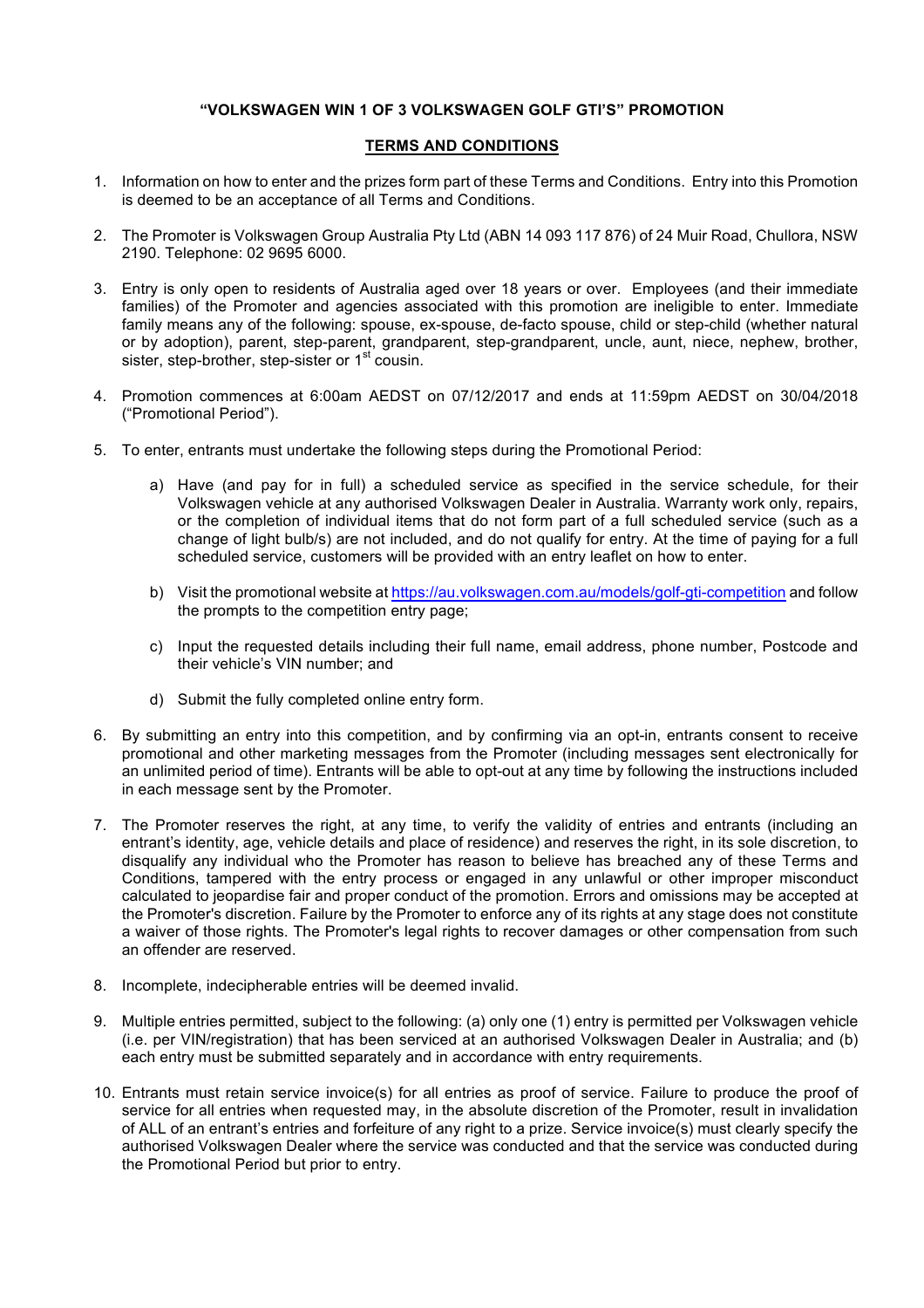- 11. If there is a dispute as to the identity of an entrant, the Promoter reserves the right, in its sole discretion, to determine the identity of the entrant.
- 12. The draw will take place at Anisimoff Legal, Suite 5, Erina Plaza, 210 Central Coast Highway, Erina NSW 2250 on 14/05/2018 at 10:00am AEST. Anisimoff Legal, on behalf of the Promoter may draw additional reserve entries and record them in order in case an invalid entry or ineligible entrant is drawn. The winner will be notified in writing by email within two (2) business days of the draw and their name will be published online at https://au.volkswagen.com.au/models/golf-gti-competition from 21/05/2018.
- 13. The Promoter's decision is final and no correspondence will be entered into.
- 14. The first three (3) valid entries drawn, from all valid entries received, will each win a MY18 Volkswagen Golf GTI DSG (automatic) in Tornado Red. Total prize value is up to AU \$47,402 including registration, compulsory third party insurance, stamp duty and dealer delivery charges (which may vary State by State). Any winners residing in Western Australia (WA) will be responsible for arranging and paying for an immobiliser to be fitted, as required by WA Road Traffic regulations. Additional insurance, options, petrol and all other ancillary costs are the responsibility of the winner. The winners must collect the prize from their nearest authorised Volkswagen dealership.
- 15. If a winner is, through any legal incapacity or otherwise, unable to register the car in their own name, then the winner may assign the car to another person (who consents to such assignment) with legal capacity for the purpose of registration. The Promoter takes no responsibility for any such arrangements between a winner and the assignee. The winner must provide the Promoter with certified copies of all required documentation as required by the Promoter before the car is awarded. It is a condition of accepting a prize that the winners may be required to sign a legal release in a form to be determined by the Promoter in its discretion.
- 16. The total prize pool value is up to AU\$142,206 (including GST) as of 22/11/2017. Prizes are not transferable or exchangeable and cannot be taken as cash.
- 17. Subject to the unclaimed prize draw clause, if for any reason a winner does not take a prize by the time stipulated by the Promoter, then the prize will be forfeited.
- 18. If a prize is unavailable, the Promoter, in its discretion, reserves the right to substitute the prize with a prize to the equal value and/or specification, subject to any written directions from a regulatory authority.
- 19. In the case that a prize is unclaimed after a three (3) month period a redraw will take place on 14/08/2018 at the same time and place as the original draw, subject to any directions from a regulatory authority. Winners (if any) will be notified in writing by email within two (2) business days of the draw. Winner's names will be announced online at https://au.volkswagen.com.au/models/golf-gti-competition from 21/08/2018.
- 20. Entrants consent to the Promoter using their name, likeness, image and/or voice in the event they are a winner (including photograph, film and/or recording of the same) in any media for an unlimited period without remuneration for the purpose of promoting this promotion (including any outcome), and promoting any products manufactured, distributed and/or supplied by the Promoter.
- 21. If this promotion is interfered with in any way or is not capable of being conducted as reasonably anticipated due to any reason beyond the reasonable control of the Promoter, including but not limited to technical difficulties, unauthorised intervention or fraud, the Promoter reserves the right, in its sole discretion, to the fullest extent permitted by law: (a) to disqualify any entrant; or (b) subject to any written directions from a regulatory authority, to modify, suspend, terminate or cancel the promotion, as appropriate.
- 22. Nothing in these Terms and Conditions limits, excludes or modifies or purports to limit, exclude or modify the statutory consumer guarantees as provided under the Competition and Consumer Act (Cth), as well as any other implied warranties under the ASIC Act (Cth) or similar consumer protection laws in the States and Territories of Australia ("**Non-Excludable Guarantees**"). Except for any liability that cannot by law be excluded, including the Non-Excludable Guarantees, the Promoter (including its respective officers, employees and agents) excludes all liability (including negligence), for any personal injury; or any loss or damage (including loss of opportunity); whether direct, indirect, special or consequential, arising in any way out of the promotion.
- 23. Except for any liability that cannot by law be excluded, including the Non-Excludable Guarantees, the Promoter (including its respective officers, employees and agents) is not responsible for and excludes all